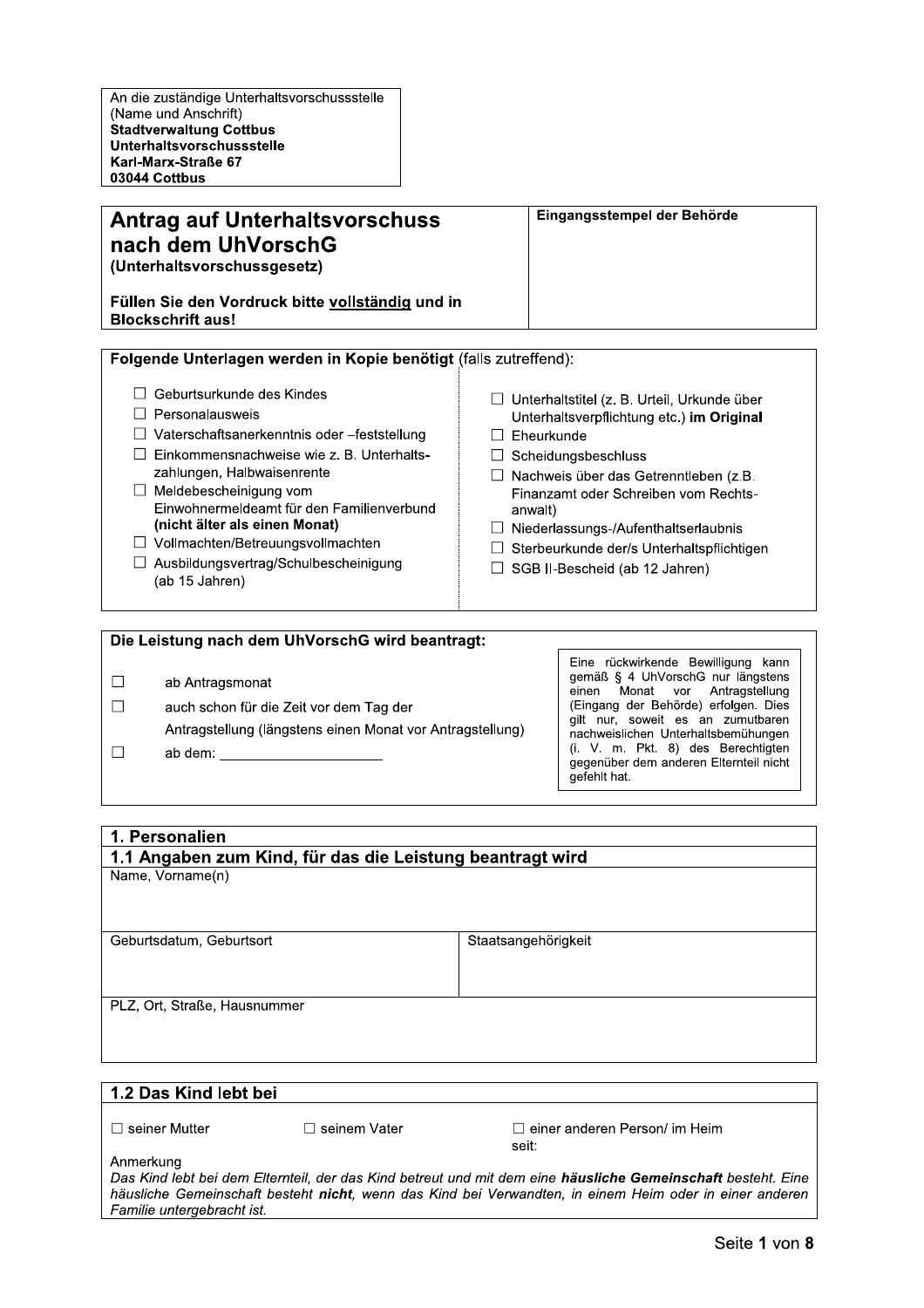| 1.3 Umgang                                               |                      |                      |                  |  |  |
|----------------------------------------------------------|----------------------|----------------------|------------------|--|--|
| Wie oft hat der andere Elternteil Umgang mit Ihrem Kind? |                      |                      |                  |  |  |
| Bitte geben Sie zwingend eine detaillierte Erklärung ab! |                      |                      |                  |  |  |
| $\Box$ Nie                                               |                      |                      |                  |  |  |
| $\Box$ jede Woche                                        | $\Box$ jede 2. Woche | $\Box$ jede 3. Woche | $\Box$ monatlich |  |  |
| Montag:<br>$\Box$                                        | von                  | bis                  | Uhr              |  |  |
| Dienstag:<br>□                                           | von                  | bis                  | Uhr              |  |  |
| Mittwoch:<br>$\Box$                                      | von                  | bis                  | Uhr              |  |  |
| Donnerstag:<br>$\Box$                                    | von                  | bis                  | Uhr              |  |  |
| Freitag:<br>$\Box$                                       | von                  | bis                  | Uhr              |  |  |
| Samstag:<br>$\Box$                                       | von                  | bis                  | Uhr              |  |  |
| Sonntag:<br>$\Box$                                       | von                  | bis                  | Uhr              |  |  |
| Zusätzliche Bemerkungen zum Umgang:                      |                      |                      |                  |  |  |

| 1.4 Angaben zum Elternteil, bei dem das Kind lebt                                     |                                    |  |  |  |
|---------------------------------------------------------------------------------------|------------------------------------|--|--|--|
| Name, Vorname(n), Geburtsname                                                         |                                    |  |  |  |
|                                                                                       |                                    |  |  |  |
|                                                                                       |                                    |  |  |  |
| Geburtsdatum, Geburtsort                                                              | Staatsangehörigkeit                |  |  |  |
|                                                                                       |                                    |  |  |  |
|                                                                                       |                                    |  |  |  |
| PLZ, Ort, Straße, Hausnummer                                                          | Telefonnummer (freiwillige Angabe) |  |  |  |
|                                                                                       |                                    |  |  |  |
|                                                                                       |                                    |  |  |  |
| E-Mail-Adresse (freiwillige Angabe)                                                   |                                    |  |  |  |
|                                                                                       |                                    |  |  |  |
| Haben Sie eine(n) gerichtlich bestellte(n) Betreuer(in)/gesetzliche(n) Vertreter(in)? |                                    |  |  |  |
|                                                                                       |                                    |  |  |  |
| $\Box$ ja<br>$\Box$ nein                                                              |                                    |  |  |  |
| Name, Vorname                                                                         |                                    |  |  |  |
|                                                                                       |                                    |  |  |  |
| Anschrift                                                                             | Telefonnummer                      |  |  |  |
|                                                                                       |                                    |  |  |  |
|                                                                                       |                                    |  |  |  |

# 1.5 Familienstand des Elternteils, bei dem das Kind lebt  $\Box$  ledig □ verheiratet oder in gleichgeschlechtlicher Lebenspartnerschaft lebend seit:  $\Box$  geschieden seit:  $\Box$  verwitwet seit: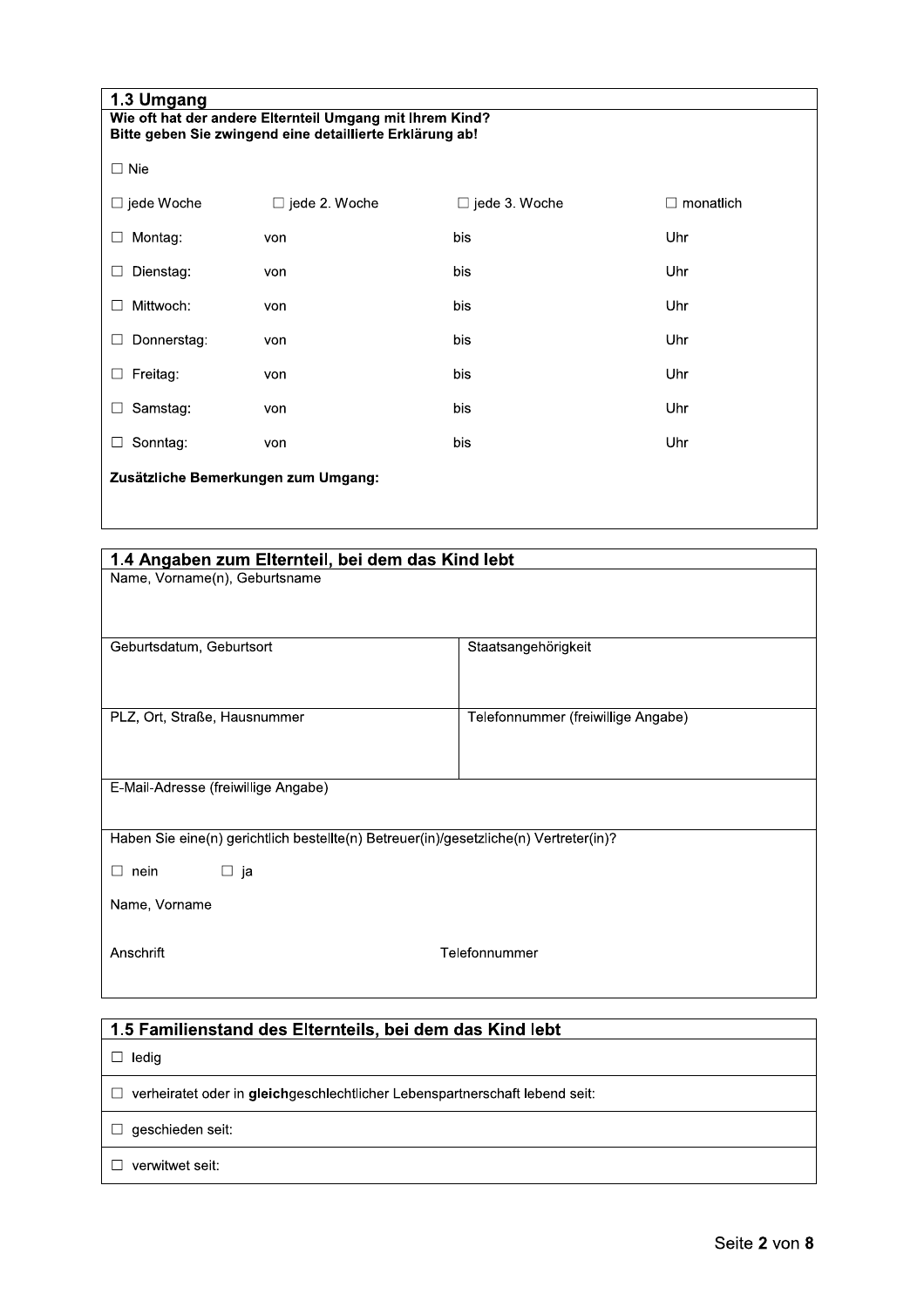# 1.6 Alleinerziehung

 $\Box$  Ich habe mit dem anderen Elternteil nie

t dem anderen Elternteil noch eine Beziehung und wir betreuen das Kind gemeins

l aetrennt seit:

1.6 Alleinerziehung<br>
□ Ich habe mit dem anderen Elternteil nie zusammengelebt.<br>
□ Ich führe mit dem anderen Elternteil noch eine Beziehung und wir betreuen das<br>
□ Ich lebe von dem anderen Elternteil getrennt seit:<br>
□ Ich 1.6 Alleinerziehung<br>
□ Ich habe mit dem anderen Elternteil nie zusammengelebt.<br>
□ Ich führe mit dem anderen Elternteil noch eine Beziehung und wir betreuen das Kind gemeinsam.<br>□ Ich lebe von dem anderen Elternteil getrenn  $\Box$  Ich lebe vom Ehegatten/ eingetragenen gleichgeschlechtlichen Lebenspartner dauernd getrennt 1234444444444444444

| PLZ, Ort, Straße, Hausnummer |              |                                                                                                                                                                                                                        |
|------------------------------|--------------|------------------------------------------------------------------------------------------------------------------------------------------------------------------------------------------------------------------------|
| seit:                        |              | □ der andere Elternteil lebt voraussichtlich für mindestens 6 Monate in einer Einrichtung (Einrichtungen sind<br>z. B. Krankenhäuser, Pflege-u. Fachkliniken sowie die Strafvollzugs- und Untersuchungshaftanstalten.) |
|                              |              |                                                                                                                                                                                                                        |
|                              |              | 1.7 Angaben zu weiteren gemeinsamen Kindern mit dem anderen Elternteil                                                                                                                                                 |
| Name, Vorname(n)             | Geburtsdatum | lebt bei                                                                                                                                                                                                               |
|                              |              | $\Box$ Vater<br>$\Box$ Mutter                                                                                                                                                                                          |
|                              |              |                                                                                                                                                                                                                        |
|                              |              | $\Box$ Mutter/Vater (zu gleichen Anteilen im                                                                                                                                                                           |
|                              | Geburtsdatum | Wechselmodell)<br>lebt bei                                                                                                                                                                                             |
| Name, Vorname(n)             |              | $\Box$ Vater<br>$\Box$ Mutter                                                                                                                                                                                          |
|                              |              | □ Mutter/Vater (zu gleichen Anteilen im<br>Wechselmodell)                                                                                                                                                              |
| Name, Vorname(n)             | Geburtsdatum | lebt bei                                                                                                                                                                                                               |
|                              |              | $\Box$ Vater<br>$\Box$ Mutter<br>□ Mutter/Vater (zu gleichen Anteilen im                                                                                                                                               |

| ∣ Soweit erforderlich fügen Sie bitte ein Erganzungsbiatt bei. |
|----------------------------------------------------------------|
|                                                                |

| 2. Aufenthaltstitel bei ausländischen Staatsangehörigen                                                                                                     |                |      |
|-------------------------------------------------------------------------------------------------------------------------------------------------------------|----------------|------|
| Das Kind ist im Besitz einer Niederlassungs- oder einer Aufenthaltserlaubnis<br>sowie einer Arbeitserlaubnis (bitte Kopie beilegen)                         | □ ia           | nein |
|                                                                                                                                                             | befristet bis: |      |
| Der Elternteil, bei dem das Kind lebt, ist im Besitz einer Niederlassungs- oder<br>Aufenthaltserlaubnis sowie einer Arbeitserlaubnis (bitte Kopie beilegen) | ⊟ ia           | nein |
|                                                                                                                                                             | befristet bis: |      |
|                                                                                                                                                             |                |      |

| 3. Kinder, deren Eltern nicht miteinander verheiratet sind (nichteheliche Kinder) |       |             |  |  |
|-----------------------------------------------------------------------------------|-------|-------------|--|--|
| Die Vaterschaft ist anerkannt oder festgestellt                                   | □ ja  | $\Box$ nein |  |  |
| Ein Vaterschaftsfeststellungsverfahren läuft                                      | ⊟ ja  | $\Box$ nein |  |  |
| Es besteht eine Beistandschaft oder Amtsvormundschaft                             | ∟l ja | nein        |  |  |

| 4. Kinder, deren Eltern miteinander verheiratet sind (eheliche Kinder)                        |               |             |  |  |
|-----------------------------------------------------------------------------------------------|---------------|-------------|--|--|
| Es besteht eine Beistandschaft                                                                | $\Box$ ja     | $\Box$ nein |  |  |
| Das Kind gilt als eheliches Kind, der Ehemann ist jedoch nicht der Vater des Kindes $\Box$ ja |               | $\Box$ nein |  |  |
| Ein Verfahren zur Ehelichkeitsanfechtung des Kindes ist bereits anhängig                      | ia<br>$\perp$ | nein        |  |  |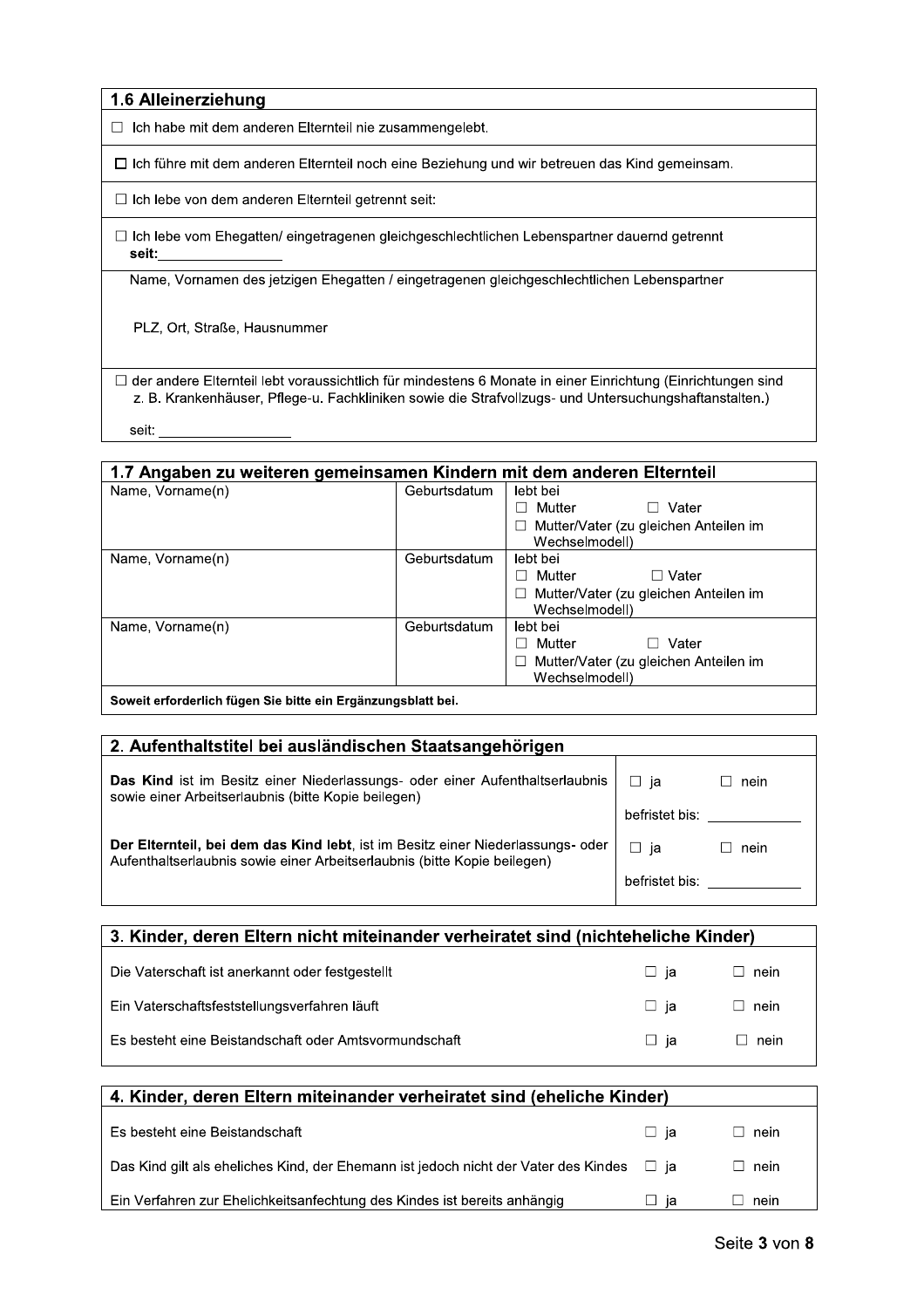| Name, Vorname(n), Geburtsname                                              | 5. Angaben zum Elternteil, bei dem das Kind nicht lebt (sofern bekannt)<br>$\Box$ verstorben am                     |
|----------------------------------------------------------------------------|---------------------------------------------------------------------------------------------------------------------|
| Geburtsdatum, Geburtsort                                                   | Staatsangehörigkeit                                                                                                 |
| PLZ, Ort, Straße, Hausnummer aktuelle oder letzte bekannte Anschrift       |                                                                                                                     |
| Telefonnummer (freiwillige Angabe)                                         | E-Mail-Adresse (freiwillige Angabe)                                                                                 |
|                                                                            | Ist ein(e) gerichtlich(e) bestellte(r) Betreuer(in)/gesetzlich(e) Vertreter(in) eingesetzt? (Angabe, falls bekannt) |
| $\Box$ ja<br>$\Box$ nein                                                   |                                                                                                                     |
| Name, Vorname:                                                             |                                                                                                                     |
| Anschrift:                                                                 | Telefonnummer:                                                                                                      |
| Schulabschluss:                                                            | Erlernter Beruf:                                                                                                    |
| □ ist beschäftigt bei Firma:<br>Anschrift:                                 | Tätigkeit:                                                                                                          |
| Monatliches Einkommen:<br><b>EUR</b>                                       | $\Box$ brutto<br>$\Box$ netto                                                                                       |
| $\Box$ ist selbständig, Name der Firma:                                    |                                                                                                                     |
| □ verkauft professionell Ware im Internet (Portal und Nutzername angeben): |                                                                                                                     |
| □ ist Schüler/Student                                                      |                                                                                                                     |
| $\Box$ ist Rentenempfänger seit:                                           | Rententräger:                                                                                                       |
| □ bezieht Arbeitslosengeld I (SGB III) seit:                               | Arbeitsagentur:                                                                                                     |
| □ bezieht Arbeitslosengeld II (SGB II) seit:                               | Job-Center:                                                                                                         |
| □ bezieht Grundsicherung (SGB XII) seit:                                   | Sozialamt:                                                                                                          |
| □ hat Einkünfte aus Kapitalvermögen, Vermietung oder Verpachtung, Höhe:    |                                                                                                                     |
| □ sonstige Einkünfte:                                                      |                                                                                                                     |
| befindet sich im Insolvenzverfahren seit:<br>$\Box$                        | Amtsgericht:                                                                                                        |
| $\Box$ ist krankenversichert bei:                                          |                                                                                                                     |
| □ lebt mit weiteren, eigenen Kindern zusammen; Name, Alter:                |                                                                                                                     |
| □ hat weitere Kinder außerhalb des Haushalts; Name, Alter:                 |                                                                                                                     |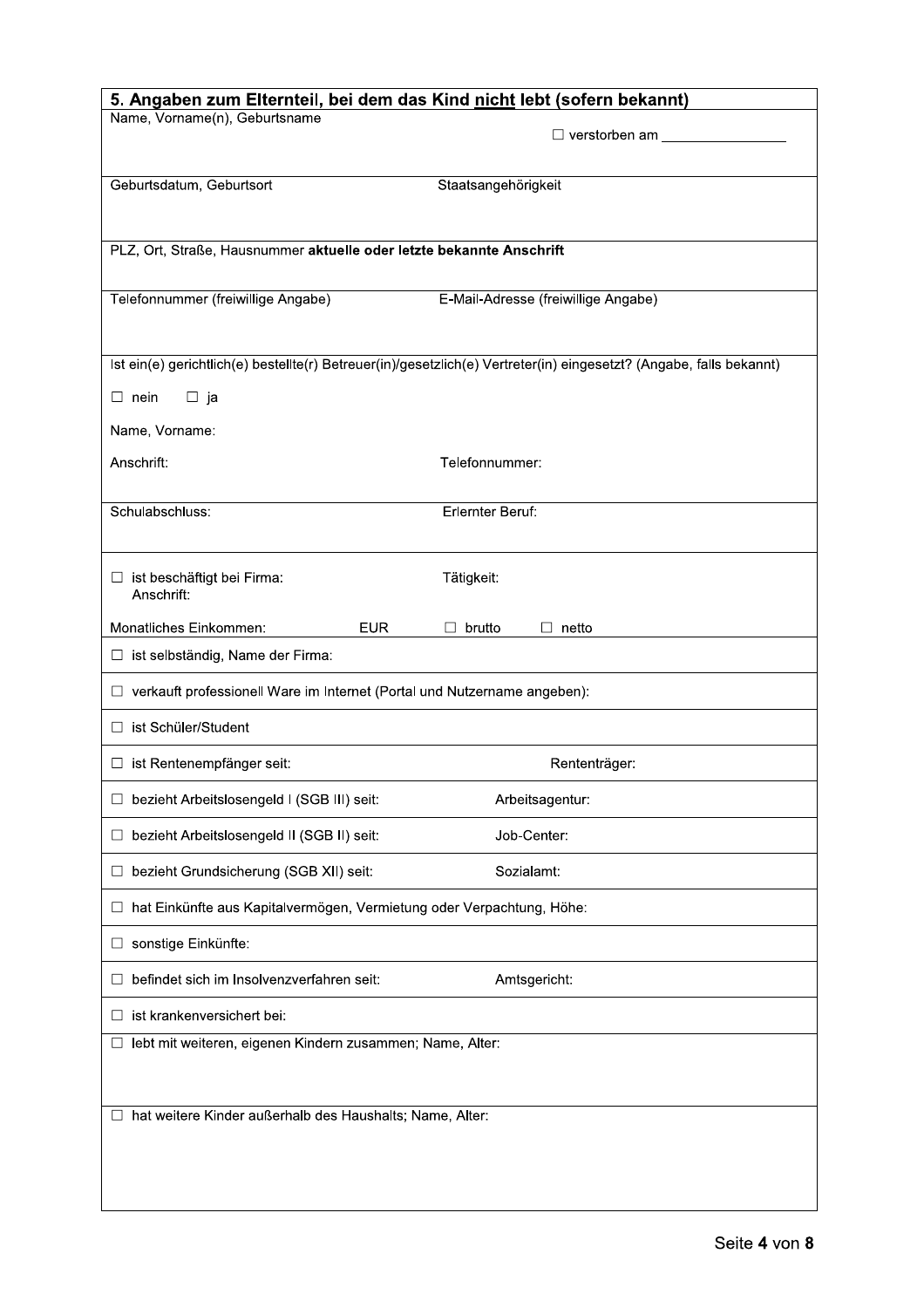| 5.1. Vermögen                                                                |             |                               | <b>Wert</b> |
|------------------------------------------------------------------------------|-------------|-------------------------------|-------------|
| Grundbesitz (Haus/Eigentumswohnung/unbebautes Grundstück - auch im Ausland!) |             |                               | <b>EUR</b>  |
| Anschrift:                                                                   |             |                               |             |
|                                                                              |             |                               |             |
| Kapitallebensversicherung bei<br>$\Box$                                      |             |                               | <b>EUR</b>  |
| Sparguthaben bei<br>$\Box$                                                   |             |                               | <b>EUR</b>  |
| Wertpapiere (Aktien/Fondsanteile) bei<br>∟                                   |             |                               | <b>EUR</b>  |
| Girokonto IBAN:<br>$\mathbf{I}$                                              |             |                               | <b>EUR</b>  |
| <b>PKW</b><br>Marke<br>$\mathsf{L}$                                          | Kennzeichen |                               | <b>EUR</b>  |
| Sonstiges:                                                                   |             |                               | <b>EUR</b>  |
| Gesundheitliche Belastungen                                                  |             |                               |             |
| Schwerbehinderung                                                            | %           | keine bekannt<br>$\mathbf{I}$ |             |
| Sonstiges                                                                    |             |                               |             |

| 6. Angaben zur Unterhaltsverpflichtung                                                |                                |  |  |
|---------------------------------------------------------------------------------------|--------------------------------|--|--|
| Die Unterhaltsverpflichtung des Elternteils, bei dem das Kind nicht lebt, wurde durch |                                |  |  |
| ein Urteil                                                                            | Gericht/Behörde, Aktenzeichen: |  |  |
| einen Beschluss                                                                       |                                |  |  |
| einen Vergleich                                                                       |                                |  |  |
| eine Urkunde                                                                          |                                |  |  |
| festgestellt.                                                                         |                                |  |  |
| noch nicht festgestellt, weil                                                         |                                |  |  |
|                                                                                       |                                |  |  |
|                                                                                       |                                |  |  |

# Bitte fügen Sie dem Antrag die vollstreckbare Ausfertigung des Urteils, Beschlusses, Vergleichs bzw.<br>der Urkunde im Original bei.

| 7. Unterhaltszahlungen                                                                               |                  |                                                  |       |             |            |
|------------------------------------------------------------------------------------------------------|------------------|--------------------------------------------------|-------|-------------|------------|
| Erhält das Kind von dem Elternteil, bei dem es nicht lebt, regelmäßig Unterhaltszahlungen?           |                  |                                                  |       |             |            |
| $\Box$ nein $\Box$ ja, in Höhe von monatlich                                                         |                  | <b>EUR</b>                                       | seit: |             |            |
| Die letzte Unterhaltszahlung erfolgte in Höhe von                                                    |                  |                                                  | EUR.  | am:         |            |
| <b>Vorauszahlungen</b> sind geleistet worden                                                         |                  |                                                  |       |             |            |
| $\Box$ nein $\Box$ ja, am                                                                            | für die Zeit von | bis                                              |       | in Höhe von | <b>EUR</b> |
| Zahlt der andere Elternteil die Gebühren/Beiträge z.B. für Kindergarten/ Hort/Schule/Verein?         |                  |                                                  |       |             |            |
| nein $\Box$ ja, Höhe von                                                                             | <b>EUR</b>       |                                                  |       |             |            |
| direkt an Sie                                                                                        |                  | $\Box$ direkt an Kindergarten/Hort/Schule/Verein |       |             |            |
| Haben Sie auf Unterhalt vom anderen Elternteil verzichtet; liegt eine Freistellungsvereinbarung vor? |                  |                                                  |       |             |            |
| $\Box$ nein $\Box$ ja (bitte Nachweis beifügen)                                                      |                  |                                                  |       |             |            |
| Erhalten Sie Unterhaltszahlungen von Dritten, zum Beispiel von den Großeltern?                       |                  |                                                  |       |             |            |
| nein $\Box$ ja, in Höhe von monatlich<br>$\Box$                                                      |                  | <b>EUR</b>                                       |       |             |            |
| Übernimmt der Elternteil, bei dem das Kind nicht lebt, regelmäßig sonstige Ausgaben?                 |                  |                                                  |       |             |            |
| nein $\Box$ ja, in Höhe von monatlich<br>$\Box$                                                      |                  | <b>EUR</b>                                       |       | für         |            |
|                                                                                                      |                  |                                                  |       |             |            |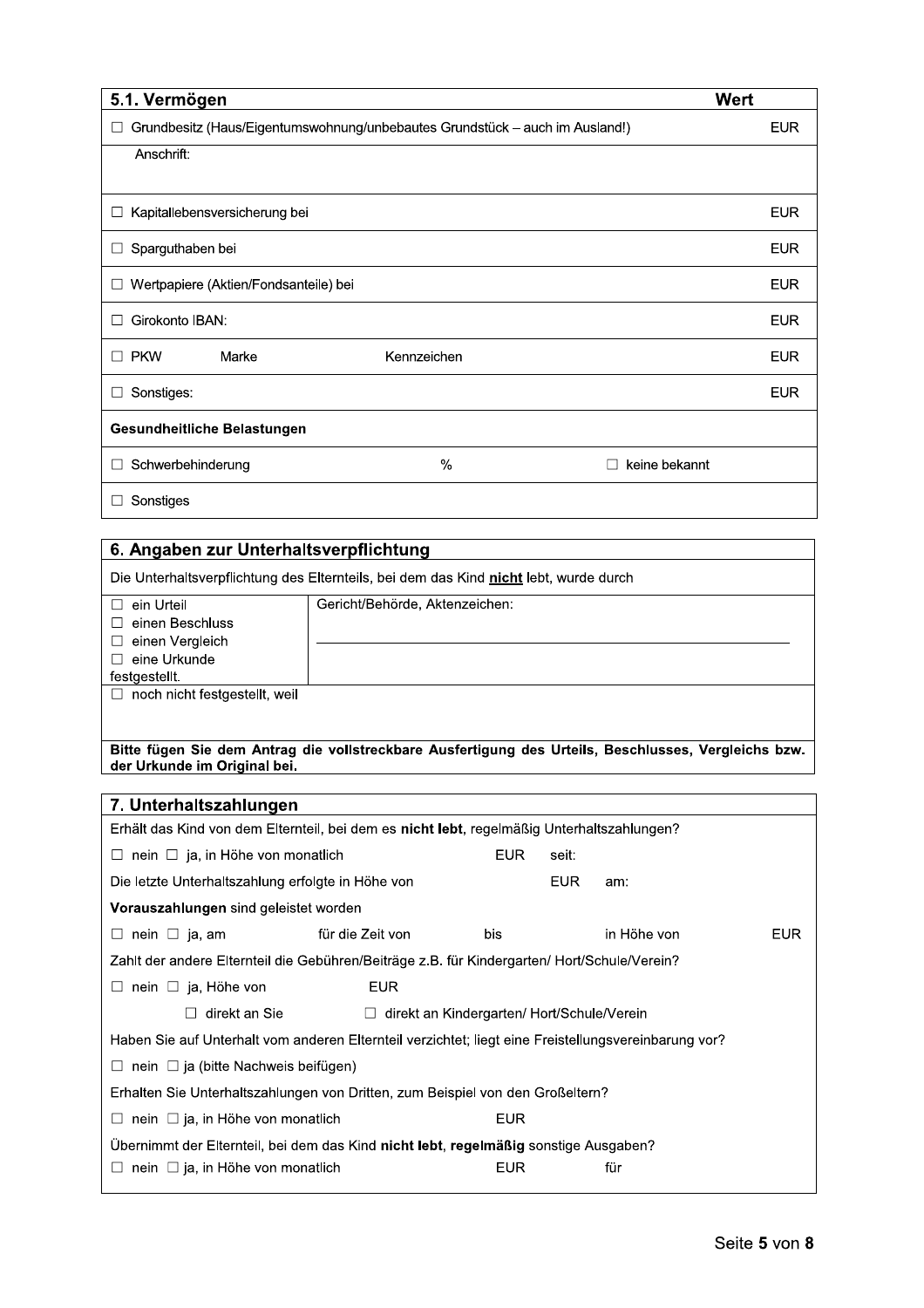| 8. Durchsetzung des Unterhaltsanspruchs                                                        |                          |      |
|------------------------------------------------------------------------------------------------|--------------------------|------|
| Was haben Sie unternommen?                                                                     |                          |      |
| Haben Sie z. B.                                                                                |                          |      |
| a) die Zahlung des Unterhalts schriftlich angemahnt?                                           | $\square$ ja, am         | nein |
| b) Anzeige wegen Verletzung der Unterhaltspflicht erstattet?                                   | ja, am<br>$\Box$         | nein |
| c) Gerichtlichen Antrag auf Zahlung von Unterhalt gegen den<br>anderen Elternteil eingereicht? | ja, am<br>$\blacksquare$ | nein |
| d) beim Jugendamt eine Beratung im Rahmen des § 18 SGB VIII<br>erhalten?                       | ja, am<br>$\Box$         | nein |
| e) eine Unterhaltsbeistandschaft beantragt?                                                    | ja, am<br>$\Box$         | nein |
| f) versucht, den Aufenthaltsort des anderen Elternteils zu ermitteln?                          | ja, am<br>$\Box$         | nein |
| g) einen Rechtsanwalt beauftragt?                                                              | ja, am<br>$\Box$         | nein |
| Name, Vorname, Anschrift, Telefon                                                              |                          |      |
|                                                                                                |                          |      |
| Ergänzende Bemerkungen                                                                         |                          |      |

| 9. Bei Tod eines Elternteils                                                                                                               |                         |                            |    |                      |        |            |
|--------------------------------------------------------------------------------------------------------------------------------------------|-------------------------|----------------------------|----|----------------------|--------|------------|
| Waisenbezüge, Abfindungen oder Schadensersatzleistungen wegen Tod eines Elternteils, Stiefelternteils oder<br>eingetragenen Lebenspartners |                         |                            |    |                      |        |            |
| wird nicht bezogen.                                                                                                                        | Grund des Nichtbezugs   |                            |    |                      |        |            |
|                                                                                                                                            | Bezeichnung der Stelle  |                            |    | Betrag - monatlich - |        |            |
| wird bezogen von                                                                                                                           |                         |                            |    |                      |        | <b>EUR</b> |
|                                                                                                                                            | Bezeichnung der Stelle  |                            |    | Datum                |        |            |
| wurde beantragt bei                                                                                                                        |                         |                            |    |                      |        |            |
|                                                                                                                                            | am                      |                            |    |                      |        |            |
|                                                                                                                                            | nicht bezogen<br>$\Box$ | geleistet/<br>$\mathbf{I}$ |    | Datum                | Betrag |            |
| Vorauszahlungen wurden                                                                                                                     |                         | qewährt                    | am |                      |        | EU         |
|                                                                                                                                            |                         |                            |    |                      | R      |            |
|                                                                                                                                            | nicht bezogen<br>$\Box$ | gezahlt<br>$\mathsf{L}$    | am | Datum                | Betrag |            |
| Einmalige Abfindungen<br>wurden                                                                                                            |                         |                            |    |                      |        | EU         |
|                                                                                                                                            |                         |                            |    |                      | R      |            |

| 10. Kindergeld, Auslandskindergeld, kindergeldähnliche Leistungen, Leistungen                                                                                                    |              |                      |  |
|----------------------------------------------------------------------------------------------------------------------------------------------------------------------------------|--------------|----------------------|--|
| Für das Kind wird gezahlt                                                                                                                                                        |              |                      |  |
| Kindergeld nach dem Einkommenssteuergesetz bzw. Bundeskindergeldgesetz.                                                                                                          | □ ja         | nein<br>$\mathsf{L}$ |  |
| Auslandskindergeldzuschlag als Teil der Besoldung<br>Angehörigen des<br>der<br>öffentlichen Dienstes.                                                                            | ia<br>$\Box$ | nein<br>$\mathbf{I}$ |  |
| Kinderzulage aus der gesetzlichen Unfallversicherung oder Kinderzuschuss aus<br>den gesetzlichen Rentenversicherungen.                                                           | $\Box$ ja    | nein<br>$\mathsf{L}$ |  |
| eine Leistung für Kinder, die außerhalb des Bundesgebietes oder die von einer<br>zwischen- oder überstaatlichen Einrichtung gewährt wird und dem Kindergeld<br>vergleichbar ist. | □ ja         | nein                 |  |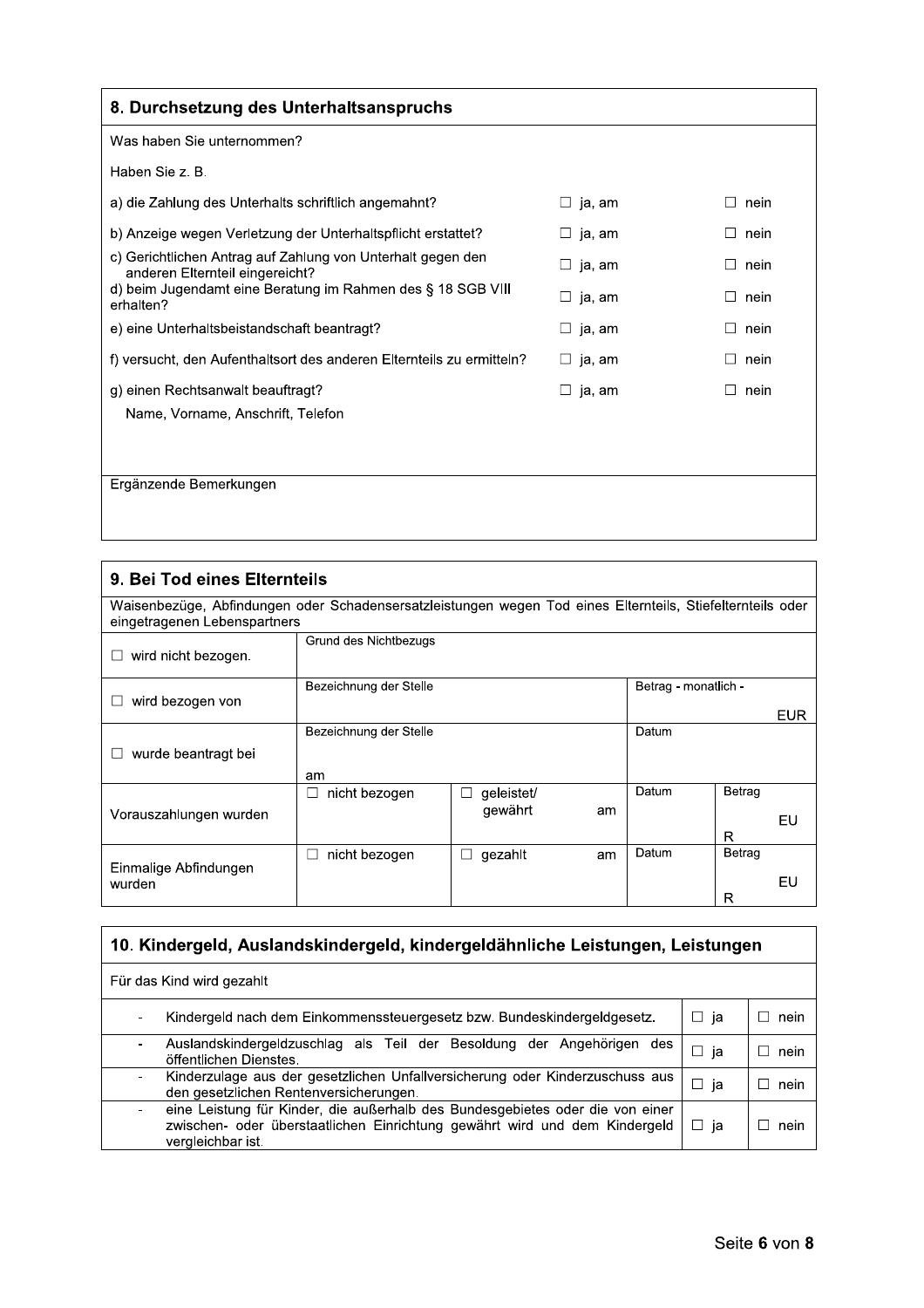| 11. Für Kinder zwischen 12 und 17 Jahren                                                               |      |                                                                            |
|--------------------------------------------------------------------------------------------------------|------|----------------------------------------------------------------------------|
| ∣ 11.1 Abschnitt I:                                                                                    |      |                                                                            |
| Beziehen Sie oder Ihr vorgenanntes Kind Leistungen<br>nach dem Zweiten Buch Sozialgesetzbuch (SGB II)? | -ia  | <b>Bitte aktuellen Leistungsbescheid</b><br>mit Berechnungsbögen beifügen! |
|                                                                                                        | nein |                                                                            |

| 11.2 ABSCHNITT II (für Kinder ab 15 Jahren):                                                                                                        |                                                                                                              |                                                 |               |
|-----------------------------------------------------------------------------------------------------------------------------------------------------|--------------------------------------------------------------------------------------------------------------|-------------------------------------------------|---------------|
| Besucht Ihr Kind eine allgemeinbildende Schule?                                                                                                     |                                                                                                              | <b>Bitte Schulbescheinigung</b><br>ja<br>$\Box$ |               |
|                                                                                                                                                     |                                                                                                              | beifügen!                                       |               |
|                                                                                                                                                     |                                                                                                              | nein<br>П                                       |               |
|                                                                                                                                                     | Wenn nein, geben Sie bitte an, über welche Einkünfte Ihr Kind derzeit verfügt (außer Kindergeld) und reichen |                                                 |               |
| Sie aktuelle Nachweise hierüber ein.                                                                                                                |                                                                                                              |                                                 |               |
| Ausbildungsvergütung                                                                                                                                | Ausbildungsbetrieb/Bildungsträger/<br>Leistungsträger                                                        | Zeitraum der Ausbildung                         | Auszahlbetrag |
| Kinderwohngeld                                                                                                                                      | Behörde                                                                                                      | seit                                            | Höhe          |
|                                                                                                                                                     |                                                                                                              |                                                 |               |
| Jugendfreiwilligendienst<br>(freiwilliges soziales<br>Jahr/freiwilliges ökologisches<br>Jahr),<br><b>Bundesfreiwilligendienst</b><br>oder Ähnliches | Art des Freiwilligendienstes                                                                                 | Zeitraum des Dienstes                           | Leistungshöhe |
| Arbeitsverdienst                                                                                                                                    | Arbeitgeber                                                                                                  | unbefristet/befristet bis                       | Auszahlbetrag |
| Einkünfte aus Vermögen<br>(Einnahmen aus<br>Vermietung/Verpachtung, aus<br>Kapitalvermögen)                                                         | Art                                                                                                          |                                                 | Nettohöhe     |
| Sonstiges<br>(z. B. Sozialleistungen,<br>Halbwaisenrente, Einkünfte aus<br>Land- und Forstwirtschaft.<br>selbständiger Tätigkeit)                   | Art/Leistungsträger                                                                                          | Zeitraum                                        | Nettohöhe     |

| 11.3 Abschnitt III (Abzüge): |      |      |       |
|------------------------------|------|------|-------|
| Werbungskosten:              | nein |      |       |
|                              | ıa   | Art: | Höhe: |

### 12. Einkommen des Elternteils, bei dem das Kind lebt

Haben Sie einen Antrag auf folgende Leistungen gestellt oder erhalten Sie bereits laufenden Leistungen?

 $\Box$  nein

□ ja, ALG II; Jobcenter:

□ ja, Grundsicherung (SGB XII); Sozialamt

#### 13. Leistungen nach dem Unterhaltsvorschussgesetz

Haben Sie für das Kind bereits Unterhaltsvorschussleistungen bekommen oder beantragt? (Bescheid bitte beifügen)

 $\Box$  nein

□ ja, von Behörde:

Zeitraum:

**BG-Nummer:** 

Aktenzeichen:

Zeitraum: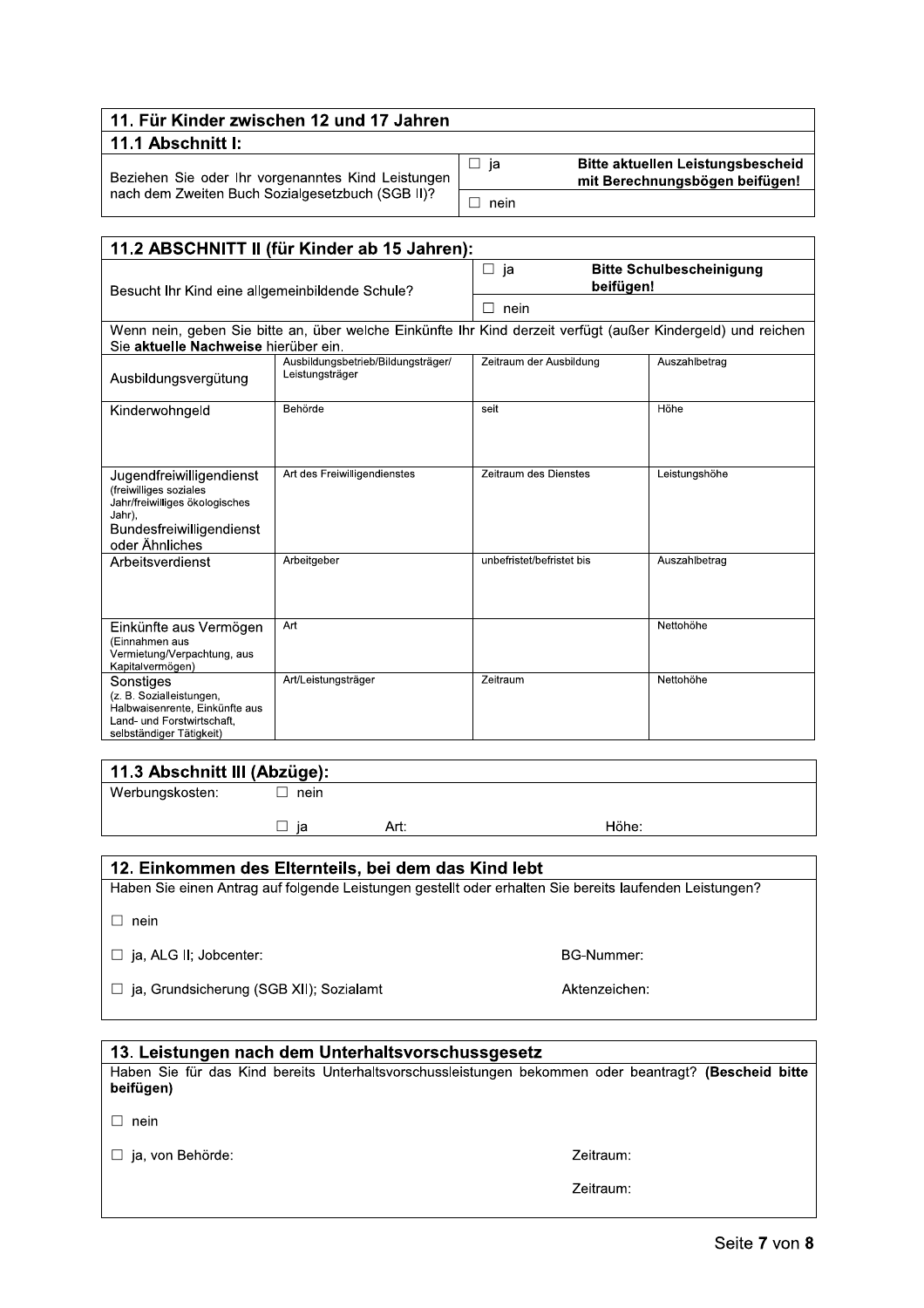| 14. Bankverbindung                                                                                                                                   |               |  |
|------------------------------------------------------------------------------------------------------------------------------------------------------|---------------|--|
| <b>IBAN</b>                                                                                                                                          |               |  |
| Е                                                                                                                                                    |               |  |
| <b>BIC</b>                                                                                                                                           |               |  |
| Name der Kontoinhaberin/des Kontoinhabers                                                                                                            | Name der Bank |  |
| Für den Fall einer möglichen Direktzahlung des Kindesunterhaltes wird Ihre Bankverbindung an den<br>unterhaltspflichtigen Elternteil weitergeleitet. |               |  |
|                                                                                                                                                      |               |  |
| Erklärung der Antragstellerin/ des Antragstellers                                                                                                    |               |  |
| Ich versichere, dass meine Angaben richtig und vollständig sind. Ich verpflichte mich, alle Änderungen                                               |               |  |

#### Erklärung der Antragstellerin/ des Antragstellers

Ich versichere, dass meine Angaben richtig und vollständig sind. Ich verpflichte mich, alle Änderungen unverzüglich mitzuteilen, die für die Leistung nach dem Unterhaltsvorschussgesetz (UhVorschG) von Bedeutung sind. Mir ist bekannt, dass eine Verletzung dieser Pflicht als Ordnungswidrigkeit geahndet werden kann.

Ein Anspruch auf Unterhaltsleistungen nach dem UhVorschG besteht nicht, wenn Sie sich weigern, die Auskünfte zu erteilen. die zur Durchführung dieses Gesetzes erforderlich sind oder bei der Feststellung der I Vaterschaft oder des Aufenthaltes des anderen Elternteiles mitzuwirken.

Mir ist bewusst, dass ich dessen Inhalt zu beachten habe. Mir ist bekannt, dass zu Unrecht gezahlte Leistungen  $\,$ l nach dem UhVorschG zurück zu zahlen sind.

Das Merkblatt zum UhVorschG habe ich erhalten. Auf meine Anzeigepflicht bin ich besonders aufmerksam gemacht worden.

Ort, Datum

**Unterschrift Antragsteller/in** 

# Erklärung zum Datenschutz Die beiliegenden Informationen zum Datenschutz habe ich zur Kenntnis genommen.

 

Ort, Datum

Unterschrift Antragsteller/in

Bevor Sie den Antrag abgeben oder absenden, prüfen Sie bitte, ob Sie alle Angaben vollständig und richtig gemacht haben.

Fügen Sie bitte die Nachweise bei. Vergessen Sie nicht Ihre Unterschrift.

Beachten Sie bitte, dass nur bewilligt werden kann, wenn der Antrag vollständig ausgefüllt ist und erforderliche Unterlagen eingereicht werden. 

Bei Fragen wenden Sie sich bitte gerne persönlich, telefonisch oder per E-Mail an uns!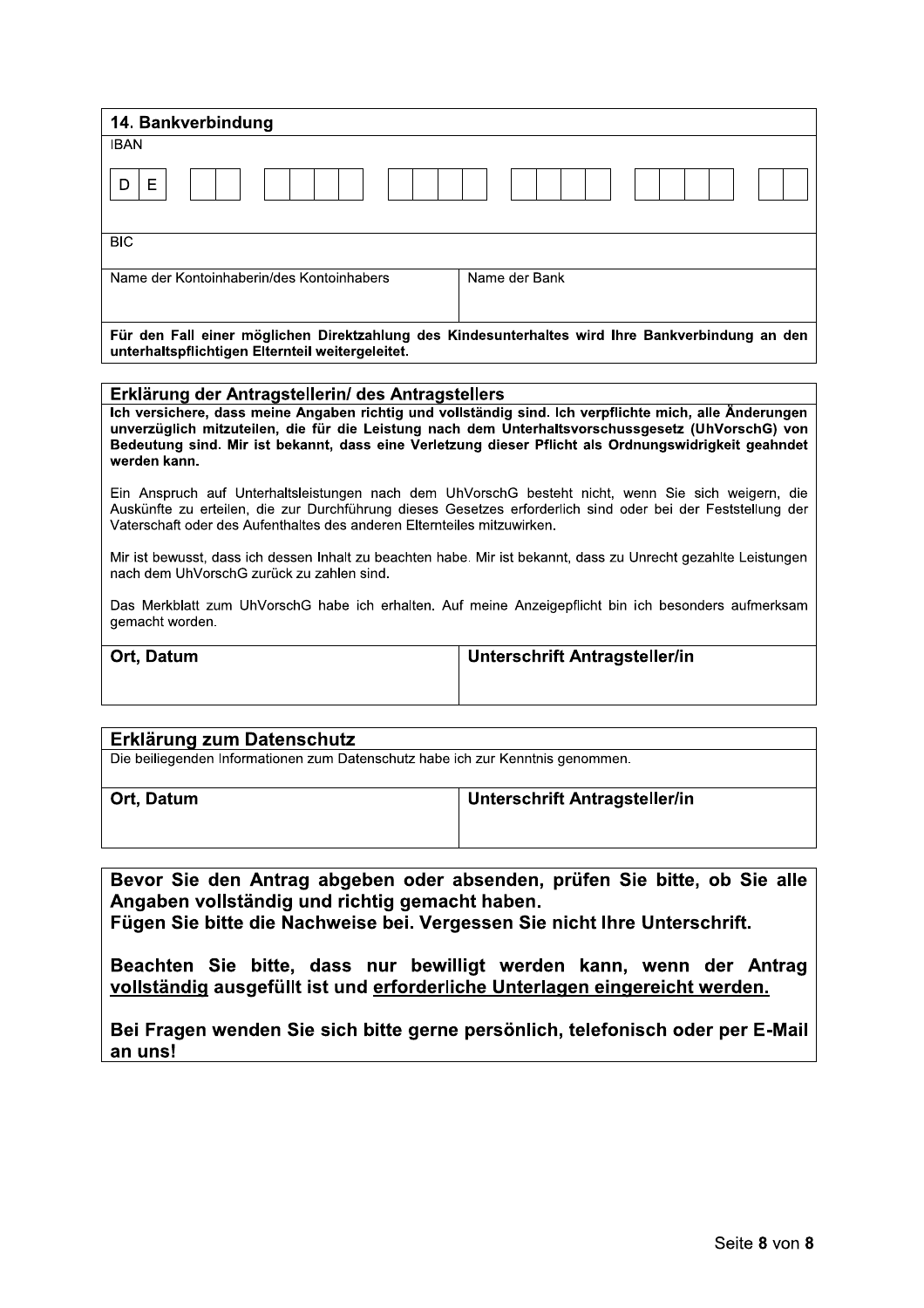# **Informationen zum Datenschutz für Antragsteller auf Unterhaltsvorschussleistungen nach dem Unterhaltsvorschussgesetz (UhVorschG)**

Jeder hat das Recht auf informelle Selbstbestimmung und auf den Schutz seiner personenbezogenen Daten. Die Behörde ist im Zuge der Bearbeitung gesetzlicher Ansprüche aus dem Unterhaltsvorschussgesetz verpflichtet, folgende Informationen zum Datenschutz an betroffene Personen zu geben, Artt. 13, 14 Datenschutzgrundverordnung (DSGVO) in der jeweils geltenden Fassung.

# Wer ist für die Erhebung personenbezogener Daten verantwortlich?

Verantwortlich ist die kreisfreie Stadt Cottbus, der Oberbürgermeister, Neumarkt 5, 03046 Cottbus. Der behördliche Datenschutzbeauftragte der kreisfreien Stadt Cottbus ist unter der genannten Anschrift zu erreichen.

Die Aufgaben der Bearbeitung von Leistungen nach dem UhVorschG werden vom Träger der örtlichen Jugendhilfe wahrgenommen.

# **Warum werden personenbezogene Daten erhoben und nach welchen Rechtsgrundlagen?**

Für die Bearbeitung der Leistungen nach dem UhVorschG müssen personenbezogene Daten erhoben und verarbeitet werden. Ihre Daten werden auf Grundlage von Art. 6 Abs. 1 DSGVO i. V. m. ß 35 Sozialgesetzbuch Erster Teil (SGB I), ßß 67 bis 85a Sozialgesetzbuch Zehnter Teil (SGB X) und ß 6 Abs. 4 UhVorschG verarbeitet. Auf Grund § 6 Abs. 5 und 6 UhVorschG sind auch die nach § 69 SGB X befugten Sozialleistungsträger und andere Stellen, Finanzämter sowie das Bundeszentralamt für Steuern zur Auskunft verpflichtet.

# **Was geschieht, wenn die notwendigen Daten nicht bereitgestellt werden?**

Werden die notwendigen Daten nicht bereitgestellt, kann der Rechtsanspruch nicht geprüft werden und es kommt zur Ablehnung oder Versagung der Leistung. Antragsteller\*innen haben Mitwirkungs- und Auskunftspflichten.

# **Werden bei der Bearbeitung der Aufgaben Daten weitergegeben und an wen?**

Zur Erfüllung der gesetzlichen Aufgabe werden personenbezogene Daten auch an Dritte weitergegeben. Es handelt sich dabei um folgende Empfänger und Datenkategorien.

| <b>Wohin werden Daten</b><br>weitergeben?                                                        | Um welche Daten handelt es sich?        |
|--------------------------------------------------------------------------------------------------|-----------------------------------------|
| Unterhaltsverpflichteter Elternteil zur                                                          | Name, Vorname, Geburtsdatum des Kindes, |
| Rückzahlung                                                                                      | Antragsdatum und Leistungsdaten         |
| Arbeitgeber des unterhaltsverpflichteten<br>Elternteils, wenn Einkommen ermittelt<br>werden muss | Name, Vorname, Geburtsdatum des Kindes  |
| Bereich Haushalt der Stadt Cottbus                                                               | Name, Vorname des Kindes, Bankdaten,    |
| zur Auszahlung der Ansprüche                                                                     | Auszahlungssumme                        |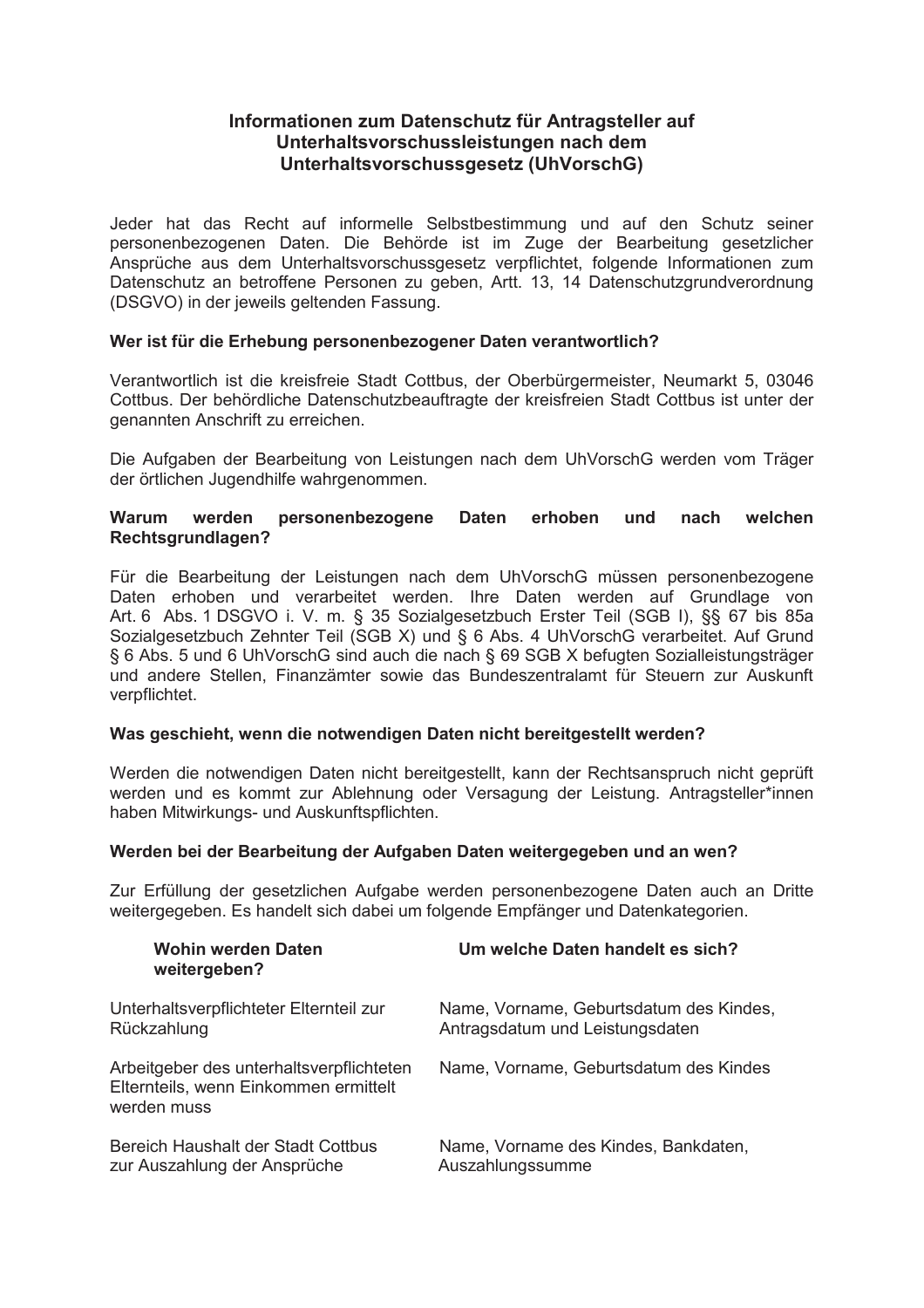Vormundschaft des Jugendamtes teils, Leistungsdaten<br>Jobcenter bei ALG II Bezug, teils Name, Vorname, Gel Sozialamt bei Sozialhilfebezug, Leistungsdaten Jugendamt oder Amtsgericht bei einer Titelumschreibung

Rechtsanwalt und Vollstreckungsbehörden bei gerichtlichen Rückforderungsmaßnahmen. Finanzamt für Rückforderungen vom Unterhaltsverpflichteten, bei Rückforderungen gegen einen im Ausland lebenden Unterhaltspflichtigen das Bundesamt für Justiz und Vollzugsbehörden im Ausland, Botschaft

Verfahren gegen Bußgeldbescheid Antragsdatum, Leistungs- und

Bereich Beistandschaft und Name, Vorname des Kindes und des Eltern-Name, Vorname, Geburtsdatum des Kindes

Bereich Widerspruch des Jugendamtes Name, Vorname, Geburtsdatum des Kindes, bei Widerspruch des Elternteils, Adressdaten, Leistungsdaten, Bankdaten

Verwaltungsgericht bei Klagen Name, Vorname, Geburtsdatum des Kindes, des Elternteils, Adressdaten, Leistungsdaten, Bankdaten

Amtsgericht ggf. Oberlandesgericht Mame, Vorname, Geburtsdatum des Kindes<br>bei Anträgen auf Unterhaltsfestsetzung, Geburtsurkunde, Leistungsdaten, Unterhalts Geburtsurkunde, Leistungsdaten, Unterhaltstitel

Staatsanwaltschaft im Einspruchs- Name, Vorname des Kindes und Elternteils, Rückforderungsdaten

#### **Kˆnnen auch Daten bei Dritten erhoben werden?**

Für den Fall, dass die betroffene Person nicht an der Datenerhebung mitgewirkt hat, können für die Bearbeitung des Antrages auch Daten von Dritten erhoben werden. Es handelt sich dabei um folgende Behörden bzw. andere Stellen und Datenkategorien.

| Bei welchen Behörden bzw. Stellen<br>können Daten erhoben werden? | Um welche Daten handelt es sich?                                                                                                                  |
|-------------------------------------------------------------------|---------------------------------------------------------------------------------------------------------------------------------------------------|
| Einwohnermeldeamt                                                 | Name, Vorname, Geburtsdatum des Kindes<br>und der Geschwister<br>Name, Vorname, Adressdaten des mit dem<br>Kind lebenden Elternteils oder Dritten |
| Standesamt                                                        | Name, Vorname, Geburtsdatum, Geburtsort<br>des Kindes sowie Namen und Vornamen der<br>Eltern, Personenstand des alleinerziehenden<br>Elternteils  |
| Rententräger                                                      | Name, Vorname, Geburtsdatum des Kindes,<br>Rentenansprüche                                                                                        |
| Versicherungen                                                    | Name, Vorname, Geburtsdatum des Kindes,<br>Versicherungsansprüche                                                                                 |